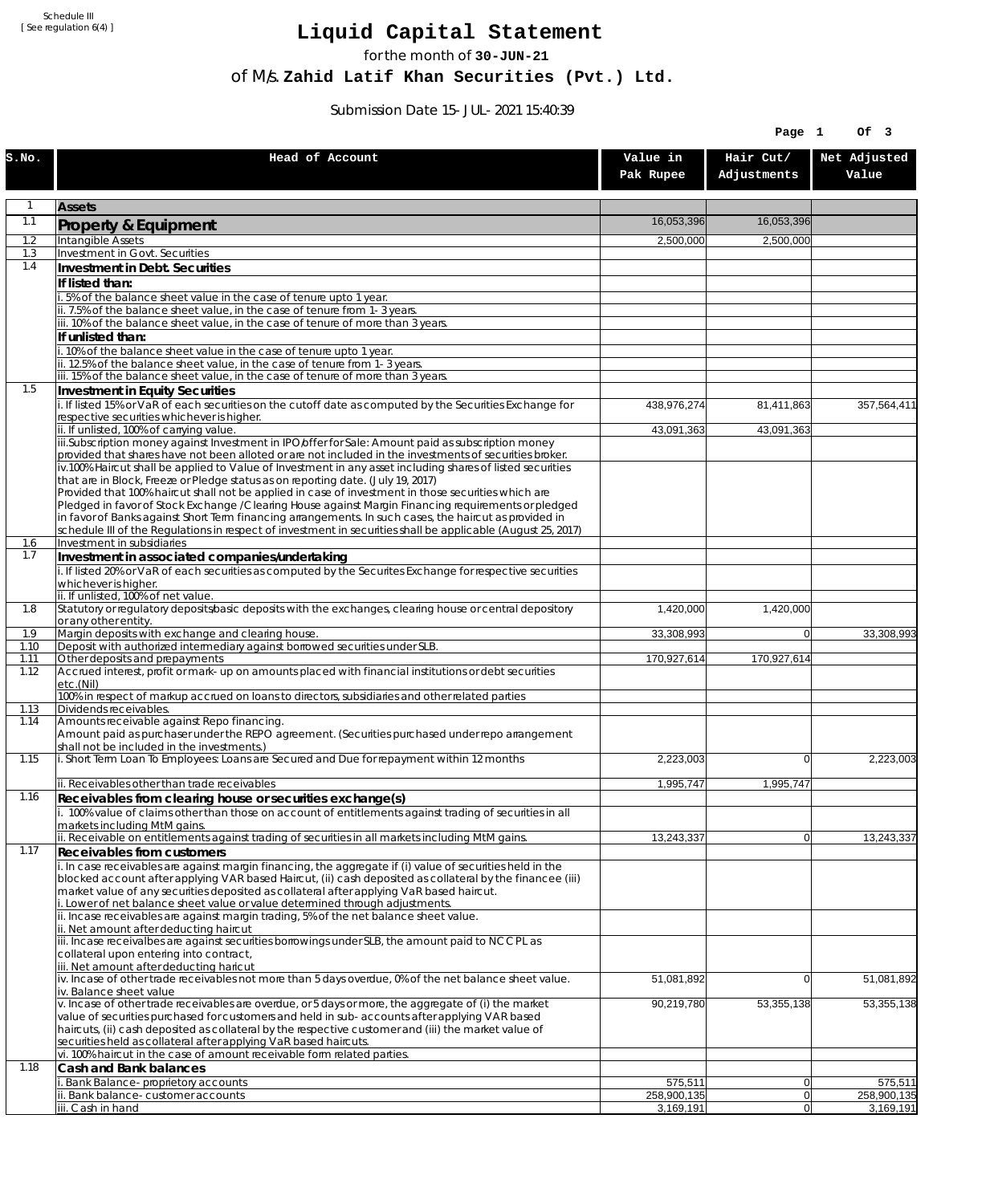Schedule III [ See regulation 6(4) ]

## **Liquid Capital Statement**

for the month of **30-JUN-21**

of M/s. **Zahid Latif Khan Securities (Pvt.) Ltd.**

Submission Date 15-JUL-2021 15:40:39

|                |                                                                                                                                                                                                                |                       | Page 2                   | Of 3                  |
|----------------|----------------------------------------------------------------------------------------------------------------------------------------------------------------------------------------------------------------|-----------------------|--------------------------|-----------------------|
| S.NO.          | Head of Account                                                                                                                                                                                                | Value in<br>Pak Rupee | Hair Cut/<br>Adjustments | Net Adjusted<br>Value |
| 1.19           | <b>Total Assets</b>                                                                                                                                                                                            | 1,127,686,236         | 370,755,121              | 773,421,611           |
| $\overline{2}$ | Liabilities                                                                                                                                                                                                    |                       |                          |                       |
| 2.1            | Trade Payables                                                                                                                                                                                                 |                       |                          |                       |
|                | Payable to exchanges and clearing house<br>Payable against leveraged market products                                                                                                                           | 125,283               | $\overline{0}$           | 125,283               |
|                | iii. Payable to customers                                                                                                                                                                                      | 241,989,899           | $\overline{0}$           | 241,989,899           |
| 2.2            | <b>Current Liabilities</b>                                                                                                                                                                                     |                       |                          |                       |
|                | Statutory and regulatory dues<br>ii. Accruals and other payables                                                                                                                                               | 90,757,875            | $\overline{0}$           | 90,757,875            |
|                | iii. Short-term borrowinas                                                                                                                                                                                     | 161,462,297           | $\overline{0}$           | 161,462,297           |
|                | iv. Current portion of subordinated loans<br>v. Current portion of long term liabilities                                                                                                                       |                       |                          |                       |
|                | vi. Deferred Liabilities                                                                                                                                                                                       |                       |                          |                       |
|                | vii. Provision for bad debts                                                                                                                                                                                   |                       |                          |                       |
|                | viii. Provision for taxation<br>ix. Other liabilities as per accounting principles and included in the financial statements                                                                                    |                       |                          |                       |
| 2.3            | Non-Current Liabilities                                                                                                                                                                                        |                       |                          |                       |
|                | i. Long-Term financing                                                                                                                                                                                         |                       |                          |                       |
|                | a. Long-Term financing obtained from financial instituion: Long term portion of financing obtained from<br>a financial institution including amount due against finance lease                                  |                       |                          |                       |
|                | b. Other long-term financing<br>ii. Staff retirement benefits                                                                                                                                                  |                       |                          |                       |
|                | iii. Advance against shares for Increase in Capital of Securities broker: 100% haircut may be allowed in                                                                                                       |                       |                          |                       |
|                | respect of advance against shares if:<br>a. The existing authorized share capital allows the proposed enhanced share capital                                                                                   |                       |                          |                       |
|                | b. Boad of Directors of the company has approved the increase in capital                                                                                                                                       |                       |                          |                       |
|                | c. Relevant Regulatory approvals have been obtained                                                                                                                                                            |                       |                          |                       |
|                | d. There is no unreasonable delay in issue of shares against advance and all regulatory requirements<br>relating to the increase in paid up capital have been completed.                                       |                       |                          |                       |
|                | e. Auditor is satisfied that such advance is against the increase of capital.                                                                                                                                  |                       |                          |                       |
| 2.4            | iv. Other liabilities as per accounting principles and included in the financial statements<br>Subordinated Loans                                                                                              |                       |                          |                       |
|                | . 100% of Subordinated loans which fulfill the conditions specified by SECP are allowed to be deducted:                                                                                                        |                       |                          |                       |
|                | The Schedule III provides that 100% haircut will be allowed against subordinated Loans which fulfill the                                                                                                       |                       |                          |                       |
|                | conditions specified by SECP. In this regard, following conditions are specified:<br>a. Loan agreement must be executed on stamp paper and must clearly reflect the amount to be repaid                        |                       |                          |                       |
|                | after 12 months of reporting period                                                                                                                                                                            |                       |                          |                       |
|                | b. No haircut will be allowed against short term portion which is repayable within next 12 months.<br>c. In case of early repayment of loan, adjustment shall be made to the Liquid Capital and revised Liquid |                       |                          |                       |
|                | Capital statement must be submitted to exchange.<br>ii. Subordinated loans which do not fulfill the conditions specified by SECP                                                                               |                       |                          |                       |
| 2.5            | <b>Total Liabilites</b>                                                                                                                                                                                        | 494.335.354           | $\overline{0}$           | 494,335,354           |
| 3              | Ranking Liabilities Relating to:                                                                                                                                                                               |                       |                          |                       |
| 3.1            | Concentration in Margin Financing                                                                                                                                                                              |                       |                          |                       |
|                | The amount calculated client-to- client basis by which any amount receivable from any of the<br>financees exceed 10% of the aggregate of amounts receivable from total financees.                              |                       |                          |                       |
| 3.2            | Concentration in securites lending and borrowing                                                                                                                                                               |                       |                          |                       |
|                | The amount by which the aggregate of:                                                                                                                                                                          |                       |                          |                       |
|                | (i) Amount deposited by the borrower with NCCPL<br>(Ii) Cash margins paid and                                                                                                                                  |                       |                          |                       |
|                | (iii) The market value of securities pledged as margins exceed the 110% of the market value of shares                                                                                                          |                       |                          |                       |
|                | borrowed                                                                                                                                                                                                       |                       |                          |                       |
| 3.3            | Net underwriting Commitments<br>(a) in the case of right issuse : if the market value of securites is less than or equal to the subscription                                                                   |                       |                          |                       |
|                | price; the aggregate of:                                                                                                                                                                                       |                       |                          |                       |
| 3.4            | (i) the 50% of Haircut multiplied by the underwriting commitments and<br>(ii) the value by which the underwriting commitments exceeds the market price of the securities.                                      |                       |                          |                       |
|                | In the case of rights issuse where the market price of securities is greater than the subscription price, 5% of                                                                                                |                       |                          |                       |
|                | the Haircut multiplied by the net underwriting                                                                                                                                                                 |                       |                          |                       |
|                | (b) in any other case: 12.5% of the net underwriting commitments<br>Negative equity of subsidiary                                                                                                              |                       |                          |                       |
|                | The amount by which the total assets of the subsidiary (excluding any amount due from the subsidiary)                                                                                                          |                       |                          |                       |
|                | exceed the total liabilities of the subsidiary                                                                                                                                                                 |                       |                          |                       |
| 3.5            | Foreign exchange agreements and foreign currency positions<br>5% of the net position in foreign currency. Net position in foreign currency means the difference of total                                       |                       |                          |                       |
|                | assets denominated in foreign cuurency less total liabilities denominated in foreign currency                                                                                                                  |                       |                          |                       |
| 3.6            | Amount Payable under REPO                                                                                                                                                                                      |                       |                          |                       |
| 3.7            | Repo adjustment                                                                                                                                                                                                |                       |                          |                       |